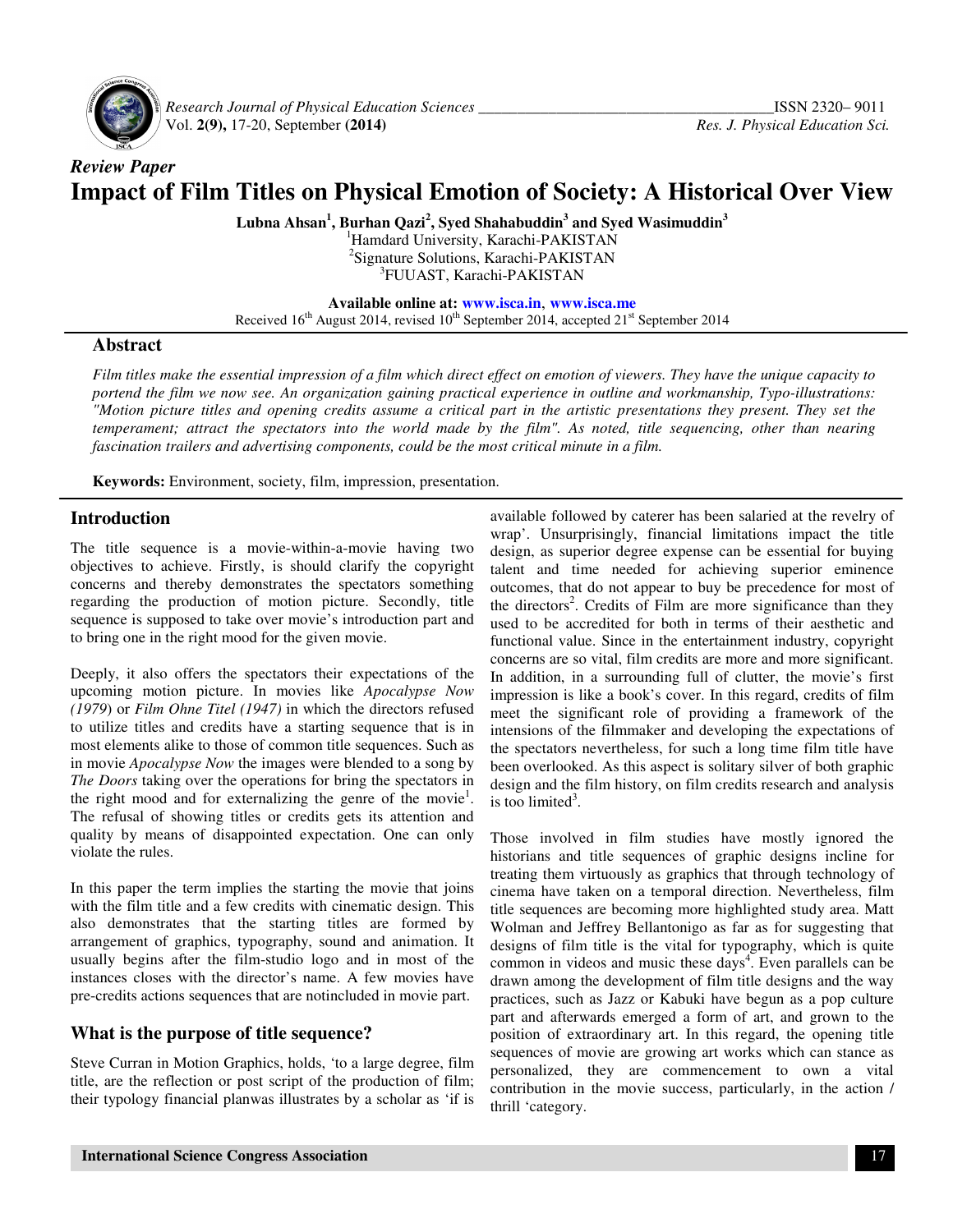# **Historical Look**

To examine film credits effectively, it is crucial to consider why and how film credits have developed into their modern structure. Therefore, one can comprehend the impacts behind and modern title outline and arrange particular samples in a more extensive context. In order to achieve this goal the historical part is divided into two chief areas: Post-Saul Bass Era and Pre-Saul Bass Era.

Film was conceived in the late nineteenth century throughout the unrest and advancement of science and technology. It pushed the envelope of people groups' creative energy and was respected as the wonder that opened another time of visual outflow and account correspondence. Conceived as an icon of human society, film has been to a great extent getting a charge out of the profits of our civilization<sup>5</sup>.

**Pre-credit Era:** In the late nineteenth century the pre-credit time matches with the films beginning. The sole shot cuts of Lumière siblings are model of the first motion pictures demonstrated in a business setting throughout this duration. These smaller than usual cuts, demonstrating basic scenes like a train pulling into the station or, laborers leaving a processing plant, lacked opening credit sequences. Only the movie producer, at this stage, required to Lumière siblings and gets credit and was present at the introductory airing to accept such credit. Additionally, the absence of an augmented group made it practically unnecessary to own a title structure both at the starting or movie end. Besides, the Lumière siblings were less stressed over getting kudos for the clips themselves. Their principle apprehension was to get kudos for their experimental commitments by creating Naeleto shoot these clips (Léon Bouly's cinematographer). Nevertheless, while viewing these undersized motion pictures on DVD these days, one can experience different opening titles<sup>6</sup>. At the point when these movies were documented, and re-mastered opening credits laying out the title of the motion picture and the title of the movie producer were once in a while further to these sorts of ahead of early movies making it difficult to review the opening credit successions of ahead of early motion pictures, since it becomes challenging to generalize this time period.

**1920s:** At the point when the period of silent film with live music and inter-titles started, the film watching experience began to transform. These movies were no more small clips surprising the spectators through the showcase of the moving picture. As described by King, "the initial tilters contracted by the film business were not prepared sign-journalists in light of the fact that from the beginning film credits were set out in formats inferred from nineteenth century hand-lettered signs". In some cases, a still picture or a hand-made fringe went with the content on these label postcards. Generally the credits were comprised of a couple of lines of modest content<sup>7</sup>. Georges Méliès, D.W. Griffith's and Charlie Chaplin's films had made complex lines of stories and various shots. All things

considered, the opening title sequences for these motion pictures were not extremely expounded. "For silent movies the earliest titles were introduced on title cards - cards with printed stuff on them which were captured and joined into the film", according to Sarah Boxer. These title cards had content sketching out the film title and the name of the movie producer, and they often comprised of a solitary frame hung on canopy as a still picture<sup>8</sup>.

**1930s-mid 1950s:** In the 1930s, with the success of the studio framework, huge plan were made to make large scale preparations, such as, The Wizard of Oz (1939) or Gone with the Wind (1939). Throughout this time period, there was an anything works as strategy as the Technicolor (1935) and expansion of sound (1927) permitted further improvements in opening credit groupings. Therefore, the titling of Hollywood movies was uneven throughout this era<sup>9</sup>. On the other hand, despite the fact that there was variety, Hollywood films generally utilized graphic dialectal that co-partnered particular typefaces with particular kinds. King clarifies this strategy as: The content of the credits by and large showed up drop-shadow, alongside a foundation of a short sequence or a solitary image shot from a stationary camera pointed at an appealing substance, for example, an undulating sheet of silk or a country scene<sup>10</sup>.

Albeit most movies attempted to make the titles somewhat more intriguing for the spectators, additionally there were movies that totally disregarded the opening credit succession. The main comprehensive film to start without a broadened opening credit sequence, other than showing the line and title was Fantasia (1940) of Walt Disney Color by Technicolor". The following film regardless just a title credit was Citizen Kane (1941) of Orson Welles. Though for substantial scale this was unprecedented practice Hollywood creations throughout this time.

On the basis of these illustrations, one can understand that the core role of movie praises throughout this era was to show the title of the film, make hierarchy of actors, identify the director, and potentially recognize the members of crew. Lengthy title groupings were required to satisfy all these undertakings. On the other hand, these long credits were not interesting to the point that now and again, curtain would stay down throughout the title sequencing beforehand the movie began. The draperies would be dragged again as the titles were finished $11$ . There did not appear to be bigger point in indicating an arrangement of titles before a film began, since throughout these years the in America the rate of illiteracy was high.

As proposed by James Counts, 'titles started to capacity as a move after the execution of sound: The thought of preparing individuals primed for the film started to turn into a more noticeable thought. Although majority of the opening title sequences were common and dull, there were a few exemptions that began to recognize the different potential outcomes<sup>12</sup>. Furthermore, numerous animations had more multifaceted and muddled credit sequences throughout this period, contrasted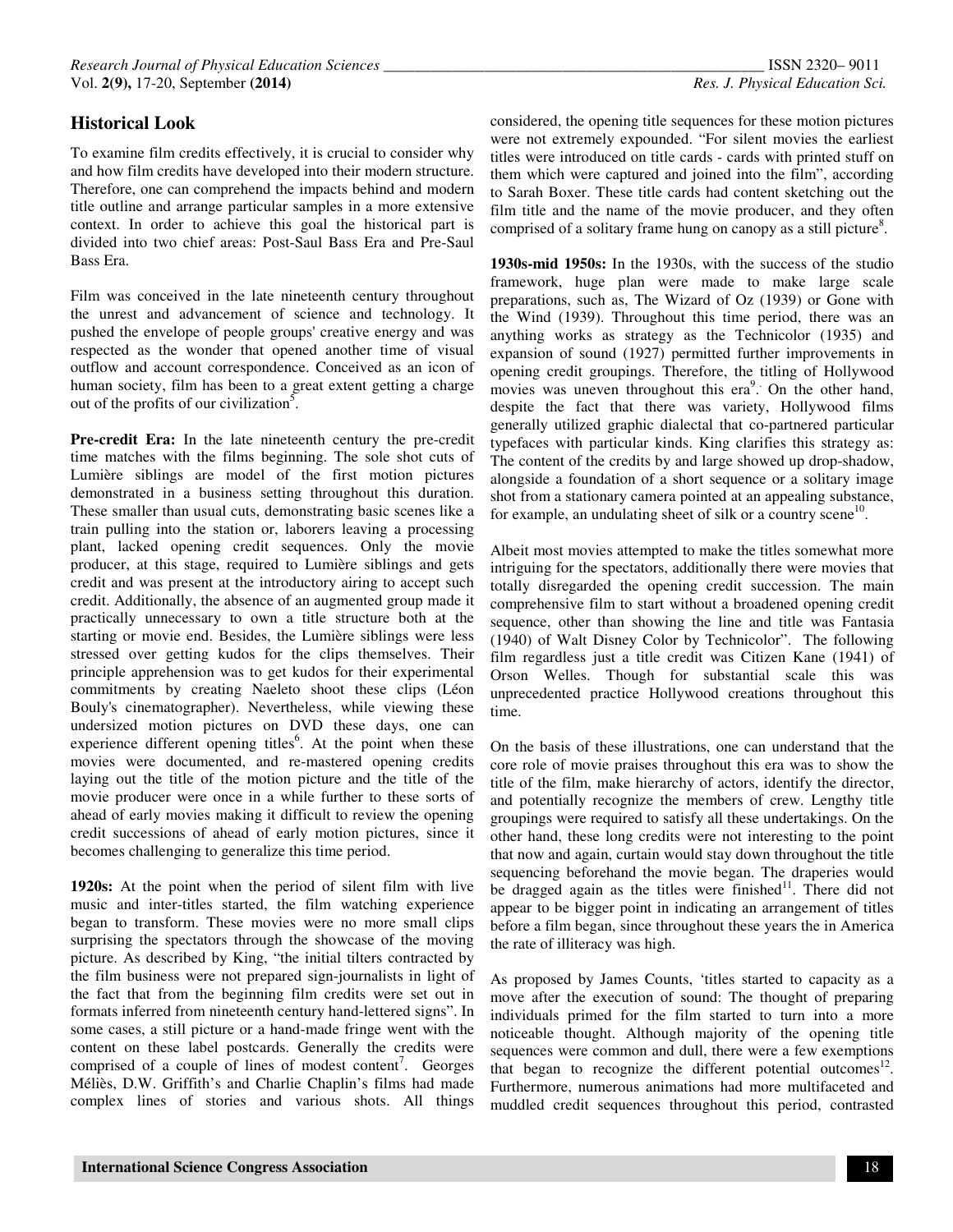with gimmick length movies. This was because of developments in cell animation by Walt Disney and Max Fleischer. This procedure was an amplification of Méliès' "trap photography" found in the prior times of silver screen. The creation of such procedures lifted basic tools to more advanced studies in represented movement and illustrations. Throughout this time period, symbols like Dumbo, Pinocchio, Popeye, Betty Boop, and Snow White were made.

**1955-1970s:** Hollywood motion pictures demonstrated development in creation in late 1950s. In like manner, bigger union-based groups were used in movies. In the late 1950s the expanding wallop of worker's parties of Hollywood was part of the way in charge of the improvement of the title arrangement. To recognize all the parts of the group, for credits more space was required. Despite the fact that this headed numerous producers to move parts of the grouping to the film end, the opening credits were still more than a couple of casings. Because of these developed teams, the opening successions got to be longer, typography and visual communication began to get more coordinated into the titles. From mid 1950s until the late 1960s the title sequencing was, as per King, "related in style to trendy static visual communication". The way that Bass had a foundation in static visual depiction appears to compare with this case**.** This also approves idea of King regarding the way "Bass argues that his capability for operating in both static and moving graphic media are not strictly related because filmmaking requires a distinctive temporal awareness<sup>13</sup>.

But while he has suggested that it is purely coincidental that he is so able to function on both fields, he does not repudiate that they are connected in some manner". His film blurbs took after the style of his static realistic plans and deviated from the common publication organization of Hollywood motion pictures before the 1950s. Thin white bars on a dark foundation bumped the names of performers before bending into an incoherent, rough arm. This was an effective message, replicating the schizophrenic personality of the dependent musical performer. Martin Scorsese named this picture of the arm "a dangerous power arriving at downs into the world also the lives of the characters"<sup>14</sup>.

**1980-Present:** Numerous diverse methodologies, methods, and styles began to develop throughout the 1980s. With mechanical enhancements, digitalization and enhanced appearances got to be more unmistakable and competitive. This improvement democratized the playing field for visual originators. While numerous producers have begun to like the criticalness of a capable opening credit arrangement, there are likewise numerous who have totally dispensed with the opening credits lately.

# **Horror and Suspense Movies**

A horror film seeks to elicit a negative emotional reaction from spectators by paying on the primal fears of the spectators. Often, horror movie scenes which startle the spectator; the supernatural and the macabre are most common themes. They might therefore, overlap with the thriller, supernatural, fantasy genres. Generally, films deal with the spectator's hidden fears, nightmares, terror and revulsions of the undiscovered. Within horror the plots may cover the intrusion of an event, evil force, or personage, mostly supernatural origin in the daily world. Most prevalent elements cover zombies, werewolves, vicious animals, vampires, torture, serial killers, monsters, gore, ghosts, evil witches, demons, cannibals, and aliens<sup>15</sup>.

Suspense is an inclination of pleasurable interest and energy blended with worry, strain, and uneasiness created from a flighty, secretive, and stirring wellspring of entertainment. The term regularly alludes to a crowd of people's discernments in an emotional work. Anticipation is not selective to fiction. It may work at whatever point there is an apparent suspended dramatization or a chain of reason is left in uncertainty, with strain being an essential feeling felt as a major aspect of the circumstances. Title sequences of Horror movie mostly include the horror content of the movie, such as supernatural powers. The title sequences of horror movie are also comprised of horror graphics or animation. On the contrary, the title sequences of suspense movies are generally quite different. They depict the events loaded with suspense and unexplored aspect of the movie in order to amplify the curiosity of the spectators<sup>16</sup>.

#### **Discussion**

The title sequence of the movie dipicts a mysterious style, which offers the spectators little insight to the primary plot of the movie, and keeps the suspense factor alive to make guesses. The title sequence revolves around the main character of the movie, and its narratives also it offers transitory understanding of the settings. As soon as the title sequence begins, a mysterious music starts, that reflects the film's genre. Throughout the sequence the mystery is kept up since the animated men who is representing the main character, keeps on disguising and hiding himself, and it appears that he is hiding from the other character. Throughout the entire thing the main characters moves smoothly, which makes him look 'shifty'and calm, even in dangerous situations. When the character is placed into a new situations he stays there for a moment, observes, and disguises himself and moves to a new place. The disguising factor of the character implies that he keeps cheats or tricks people. In the title sequence the colors depict temporal transition and geographical transitions. As a symbolic force graphic vocabulary which sticks to the subject matter.

# **Conclusion**

In a nut shell, I learned that the opening credits and the primary title sequence might be the most critical minute in a film. Film title sequencing now matches music and plugs features as the heading marker of modern visual style in movement design. The title begins with a list of leading ascots which blend in in the